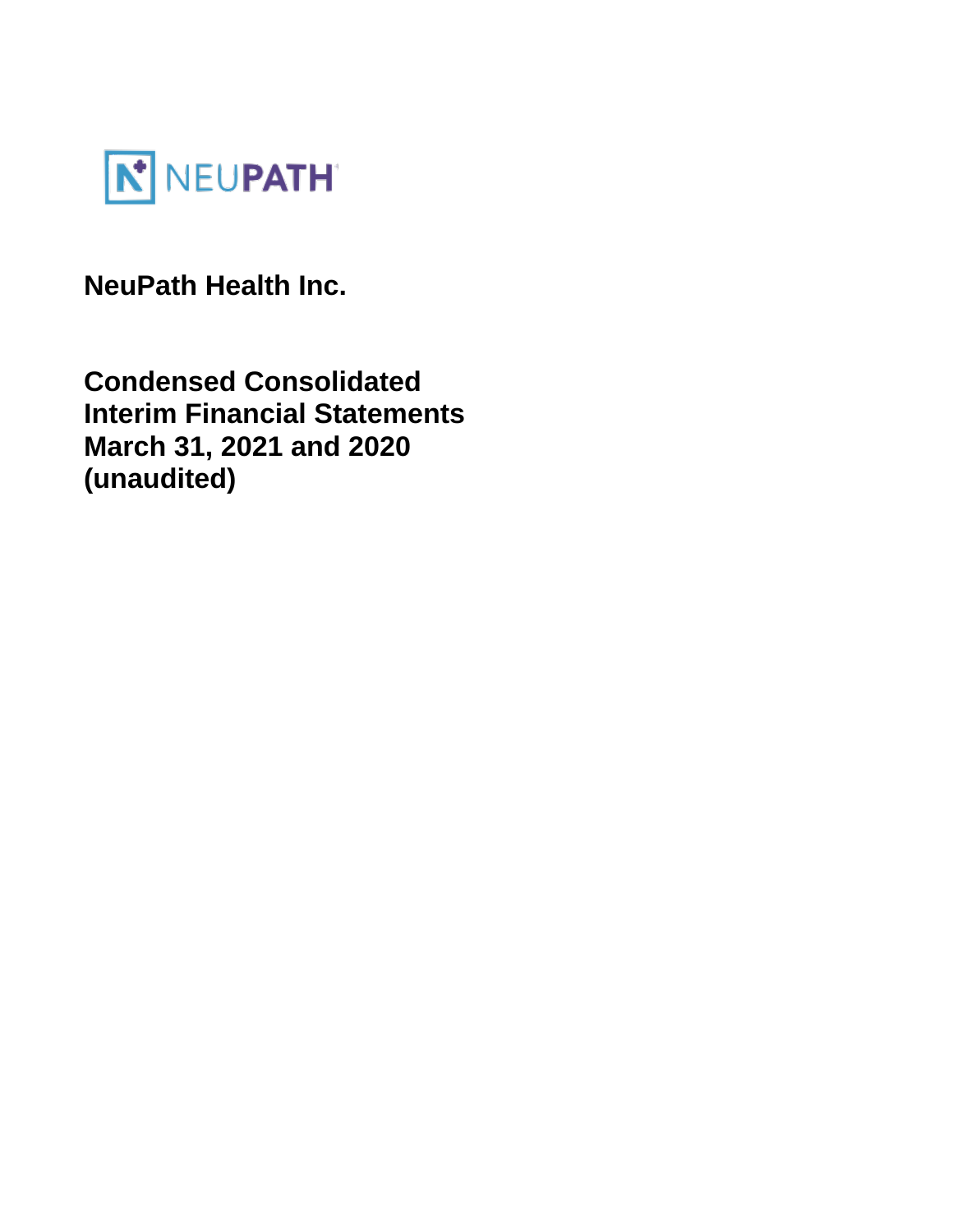# **NEUPATH HEALTH INC. CONSOLIDATED INTERIM STATEMENTS OF FINANCIAL POSITION (UNAUDITED)**

|                                          |                          | As at          | As at             |
|------------------------------------------|--------------------------|----------------|-------------------|
|                                          |                          | March 31, 2021 | December 31, 2020 |
| (Canadian dollars in thousands)          | <b>Notes</b>             | \$             | \$                |
| <b>ASSETS</b>                            |                          |                |                   |
| <b>CURRENT</b>                           |                          |                |                   |
| Cash and cash equivalents                |                          | 7,484          | 10,850            |
| Accounts receivable                      | $\overline{4}$           | 8,930          | 7,672             |
| Other assets                             |                          | 812            | 634               |
| Current income tax recoverable           |                          | 97             | 172               |
| <b>TOTAL CURRENT ASSETS</b>              |                          | 17,323         | 19,328            |
| <b>NON-CURRENT</b>                       |                          |                |                   |
| Property, plant and equipment            | $\overline{4}$           | 4,829          | 2,889             |
| Right-of-use assets                      | 4                        | 7,386          | 3,744             |
| Other assets                             | 4                        | 813            | 305               |
| Intangible assets                        | 4                        | 1,918          | 884               |
| Goodwill                                 | 4                        | 20,718         | 18,970            |
| <b>TOTAL ASSETS</b>                      |                          | 52,987         | 46,120            |
|                                          |                          |                |                   |
| <b>LIABILITIES AND EQUITY</b>            |                          |                |                   |
| <b>CURRENT</b>                           |                          |                |                   |
| Accounts payable and accrued liabilities | $\overline{4}$           | 7,520          | 5,612             |
| Provisions                               |                          | 75             | 150               |
| Current portion of long-term debt        | 4, 6                     | 4,686          | 3,091             |
| Current portion of lease obligations     | 4, 5                     | 1,354          | 1,127             |
| <b>TOTAL CURRENT LIABILITIES</b>         |                          | 13,635         | 9,980             |
|                                          |                          |                |                   |
| <b>NON-CURRENT</b>                       |                          |                |                   |
| Long-term debt                           | 4,6                      | 1,310          | 1,238             |
| Lease obligations                        | 4, 5                     | 6,971          | 3,545             |
| Deferred income tax liabilities          | $\overline{\mathcal{A}}$ | 398            | 59                |
| Due to related parties                   | 13                       | 3,674          | 3,674             |
| <b>TOTAL LIABILITIES</b>                 |                          | 25,988         | 18,496            |
|                                          |                          |                |                   |
| <b>EQUITY</b>                            |                          |                |                   |
| Share capital                            | $\overline{7}$           | 35,856         | 32,825            |
| Warrants                                 | 9                        | 9,347          | 12,910            |
| Contributed surplus                      | 8                        | 1,039          | 430               |
| Deficit                                  |                          | (19, 243)      | (18, 541)         |
| <b>TOTAL EQUITY</b>                      |                          | 26,999         | 27,624            |
| <b>TOTAL LIABILITIES AND EQUITY</b>      |                          | 52,987         | 46,120            |

Note 11, *Commitments*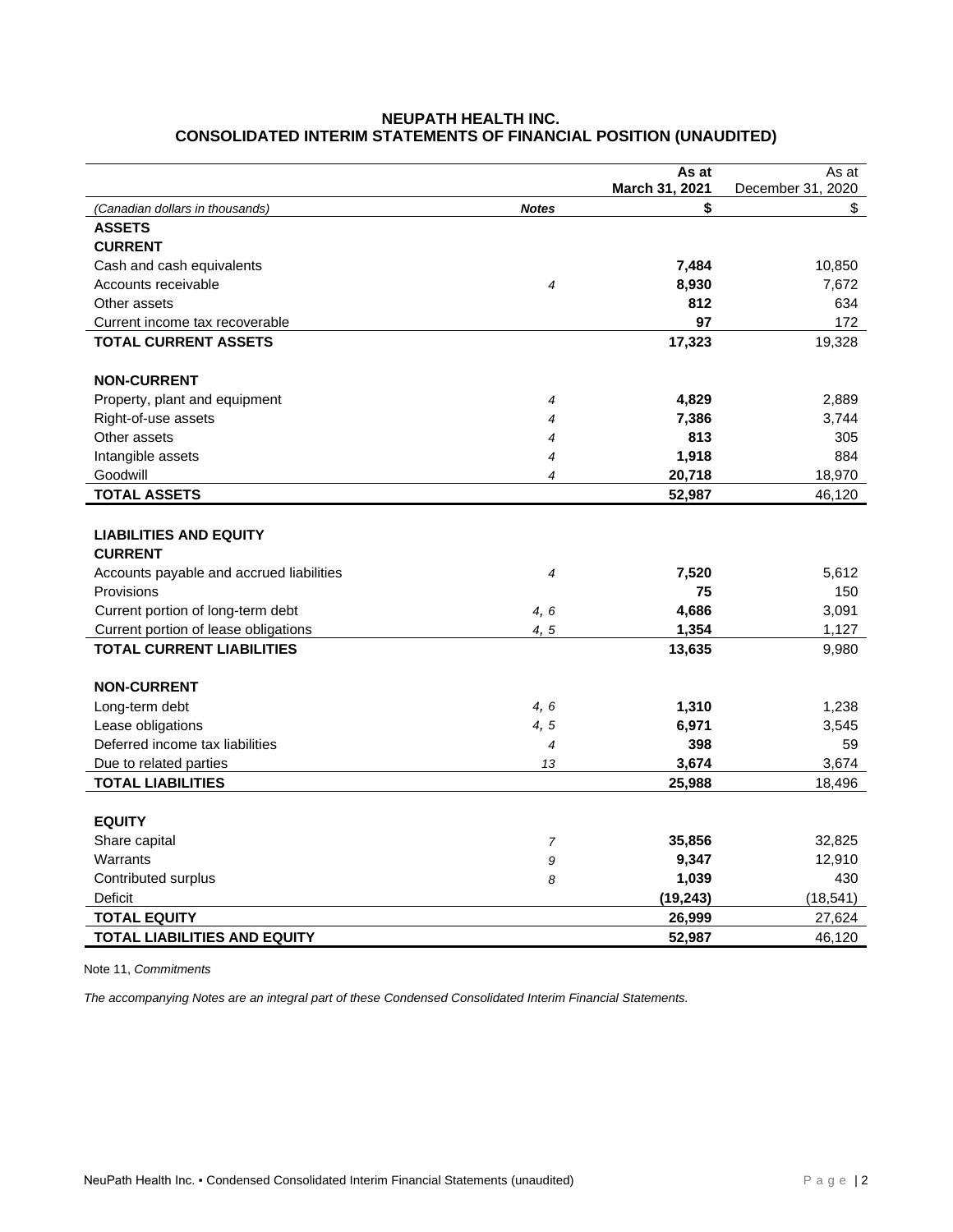### **NEUPATH HEALTH INC. CONSOLIDATED INTERIM STATEMENTS OF NET LOSS AND COMPREHENSIVE LOSS (UNAUDITED)**

|                                                                        |              | Three months ended<br>March 31, 2021 | Three months ended<br>March 31, 2020 |
|------------------------------------------------------------------------|--------------|--------------------------------------|--------------------------------------|
| (Canadian dollars in thousands.<br>except per share figures)           | <b>Notes</b> | \$                                   | \$                                   |
| <b>REVENUE</b>                                                         |              |                                      |                                      |
| <b>Medical services</b>                                                | 4, 14        | 14,193                               | 11,602                               |
| <b>Total revenue</b>                                                   |              | 14,193                               | 11,602                               |
| <b>OPERATING EXPENSES</b>                                              |              |                                      |                                      |
| Cost of medical services                                               | 4            | 11,215                               | 9,371                                |
| General and administrative expenses                                    |              | 1,904                                | 1,395                                |
| Occupancy costs                                                        |              | 313                                  | 346                                  |
| Depreciation and amortization                                          |              | 711                                  | 623                                  |
| Interest cost                                                          | 5, 6         | 214                                  | 446                                  |
| <b>Total operating expenses</b>                                        |              | 14,357                               | 12,181                               |
| <b>OTHER EXPENSES (INCOME)</b>                                         |              |                                      |                                      |
| Fair value adjustments                                                 |              |                                      | 163                                  |
| Finance income                                                         |              | (9)                                  | (12)                                 |
| <b>Transaction costs</b>                                               | 4            | 423                                  |                                      |
| Net loss before income taxes                                           |              | (578)                                | (730)                                |
| <b>INCOME TAXES</b>                                                    |              |                                      |                                      |
| Current tax expense                                                    |              | 124                                  | 100                                  |
| <b>Total income taxes</b>                                              |              | 124                                  | 100                                  |
| <b>NET LOSS AND COMPREHENSIVE LOSS</b>                                 |              | (702)                                | (830)                                |
| Net loss per common share                                              |              |                                      |                                      |
| basic and diluted                                                      |              | (0.02)                               | (0.05)                               |
| Weighted average number of common shares<br>outstanding (in thousands) |              |                                      |                                      |
| basic and diluted<br>$\overline{\phantom{a}}$                          |              | 43,133                               | 16,557                               |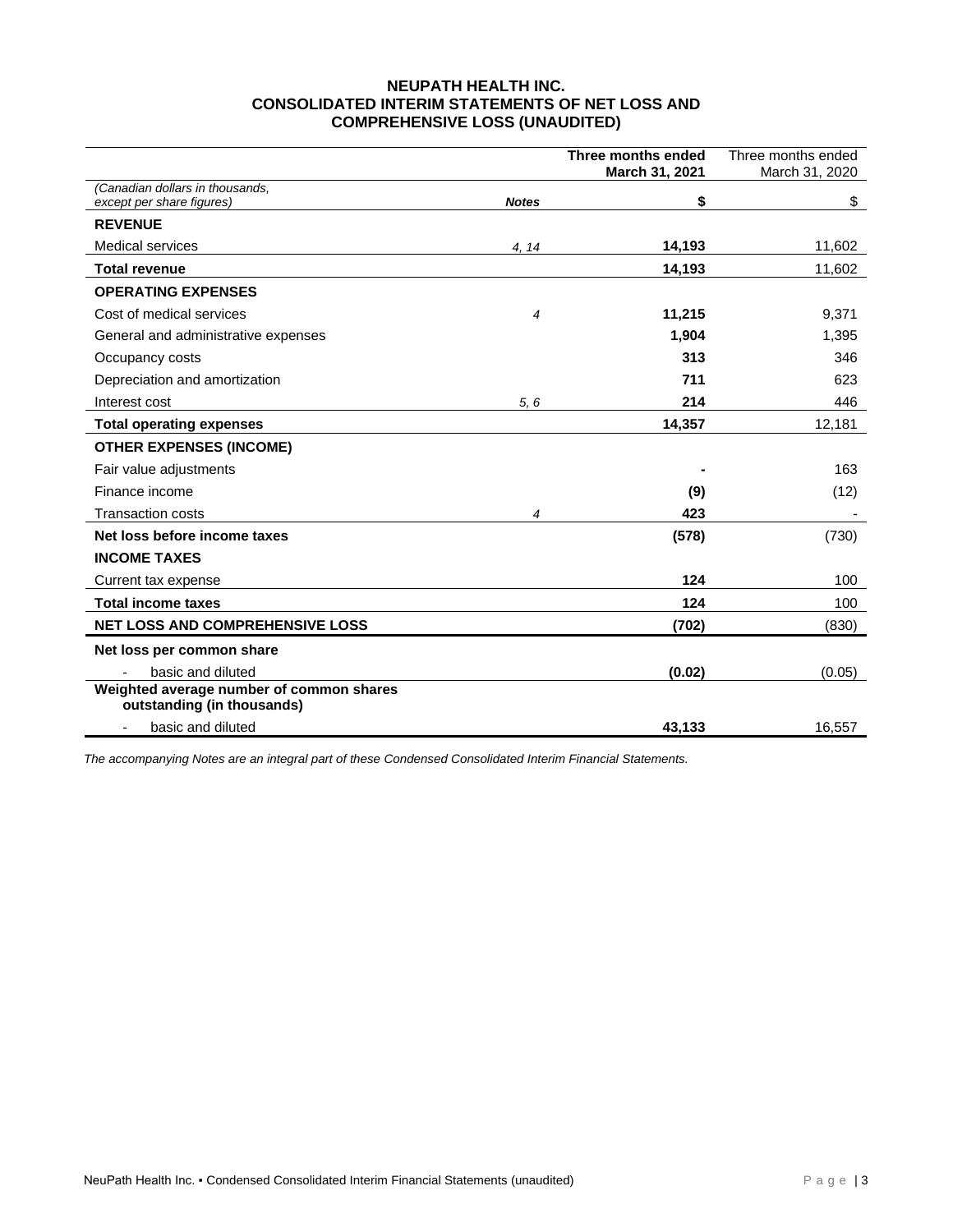|                                                                                        |              | <b>Share Capital</b> |        | <b>Warrants</b> | <b>Contributed</b><br><b>Surplus</b> | <b>Deficit</b> | <b>Total</b> |
|----------------------------------------------------------------------------------------|--------------|----------------------|--------|-----------------|--------------------------------------|----------------|--------------|
| (Canadian dollars in thousands,                                                        |              |                      |        |                 |                                      |                |              |
| except number of shares)                                                               | <b>Notes</b> | 000s                 | \$     | S               | \$                                   | \$             | \$           |
| Balance, December 31, 2019<br>Stock option compensation                                | 8            | 16,557               | 11,527 | 11,653          | 74<br>25                             | (13, 483)      | 9,771<br>25  |
| expense                                                                                |              |                      |        |                 |                                      |                |              |
| Net and comprehensive loss                                                             |              |                      |        |                 |                                      | (830)          | (830)        |
| Balance, March 31, 2020<br>Stock option compensation                                   |              | 16,557               | 11,527 | 11,653          | 99                                   | (14, 313)      | 8,966        |
| expense<br>Reverse takeover of Klinik                                                  |              |                      |        |                 | 196                                  |                | 196          |
| Health Ventures Corp.                                                                  |              | 3,870                | 3,870  | 74              | 119                                  |                | 4,063        |
| Conversion of long-term debt<br>Conversion of preferred                                |              | 6,724                | 6,724  |                 |                                      |                | 6,724        |
| shares                                                                                 |              | 1,352                | 1,352  |                 |                                      |                | 1,352        |
| Expiry of warrants                                                                     |              |                      |        | (16)            | 16                                   |                |              |
| <b>Issuance of warrants</b><br>Issuance of common shares<br>and warrants, net of issue |              |                      |        | 1,199           |                                      |                | 1,199        |
| costs                                                                                  |              | 13,340               | 9,352  |                 |                                      |                | 9,352        |
| Net loss and comprehensive<br>loss                                                     |              |                      |        |                 |                                      | (4,228)        | (4,228)      |
| Balance, December 31, 2020<br>Stock option compensation                                |              | 41,843               | 32,825 | 12,910          | 430                                  | (18, 541)      | 27,624       |
| expense                                                                                | 8            |                      |        |                 | 77                                   |                | 77           |
| Conversion of warrants                                                                 | 9            | 3,225                | 3,031  | (3,031)         |                                      |                |              |
| Expiry of warrants                                                                     | 9            |                      |        | (532)           | 532                                  |                |              |
| Net and comprehensive loss                                                             |              |                      |        |                 |                                      | (702)          | (702)        |
| Balance, March 31, 2021                                                                |              | 45,068               | 35,856 | 9,347           | 1,039                                | (19, 243)      | 26,999       |

## **NEUPATH HEALTH INC. CONSOLIDATED INTERIM STATEMENTS OF CHANGES IN EQUITY (UNAUDITED)**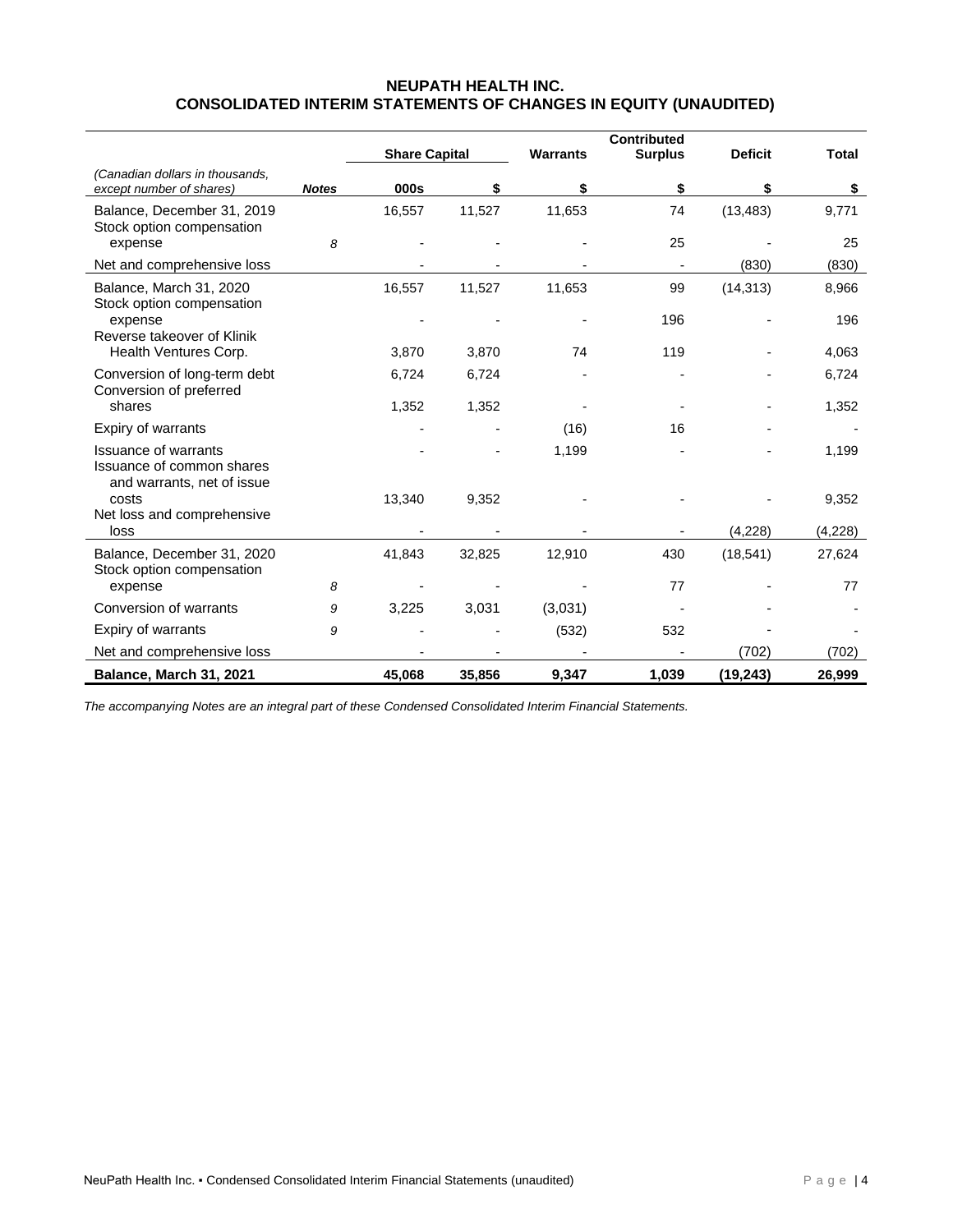# **NEUPATH HEALTH INC. CONSOLIDATED INTERIM STATEMENTS OF CASH FLOWS (UNAUDITED)**

|                                                                    |              | Three months ended | Three months ended |
|--------------------------------------------------------------------|--------------|--------------------|--------------------|
|                                                                    |              | March 31, 2021     | March 31, 2020     |
| (Canadian dollars in thousands)                                    | <b>Notes</b> | \$                 | \$                 |
| <b>OPERATING ACTIVITIES</b>                                        |              |                    |                    |
| Net loss and comprehensive loss                                    |              | (702)              | (830)              |
| Items not involving current cash flows:                            |              |                    |                    |
| Depreciation and amortization                                      |              | 725                | 632                |
| Accretion of lease obligations                                     | 5            | 163                | 146                |
| Accretion of long-term debt and preferred shares liability         |              |                    | 215                |
| Accretion of promissory note                                       |              |                    | 15                 |
| Accretion of other assets                                          |              | (7)                | 30                 |
| Gain on modification of long-term debt and preferred               |              |                    |                    |
| shares                                                             |              |                    | (204)              |
| Fair value adjustment of derivative financial liabilities          |              |                    | 306                |
| Fair value adjustment of conversion feature on preferred<br>shares |              |                    | 61                 |
| Equity-settled stock-based compensation expense                    | 8            | 77                 | 25                 |
|                                                                    |              | 256                | 396                |
| Net change in non-cash working capital                             | 10           | (10)               | 481                |
| <b>CASH PROVIDED BY OPERATING ACTIVITIES</b>                       |              | 246                | 877                |
| <b>INVESTING ACTIVITIES</b>                                        |              |                    |                    |
| Acquisition of intangible assets, net                              |              | (77)               |                    |
| Acquisition of HealthPointe, net of cash acquired                  | 4            | (2, 752)           |                    |
| Acquisition of property, plant and equipment, net of disposals     |              | (15)               | (19)               |
| <b>CASH USED IN INVESTING ACTIVITIES</b>                           |              | (2,844)            | (19)               |
| <b>FINANCING ACTIVITIES</b>                                        |              |                    |                    |
| Repayment of long-term debt                                        |              | (377)              | (307)              |
| Advances of long-term debt                                         |              | 40                 |                    |
| Advances from related parties                                      |              |                    | 55                 |
| Receipts from finance lease receivable                             |              | 39                 |                    |
| Repayment of promissory note                                       |              |                    | (622)              |
| Repayment of lease obligations                                     | 5            | (470)              | (390)              |
| <b>CASH USED IN FINANCING ACTIVITIES</b>                           |              | (768)              | (1, 264)           |
| Net change in cash and cash equivalents during the period          |              | (3, 366)           | (406)              |
| Cash and cash equivalents, beginning of period                     |              | 10,850             | 883                |
| CASH AND CASH EQUIVALENTS, END OF PERIOD                           |              | 7.484              | 477                |
|                                                                    |              |                    |                    |
| Supplemental cash flow information                                 |              |                    |                    |
| Interest paid <sup>1</sup>                                         |              | 54                 | 109                |
| Income taxes paid                                                  |              | 34                 |                    |

<sup>1.</sup> Amounts received for interest were reflected as operating cash flows in the Consolidated Interim Statements of Cash Flows.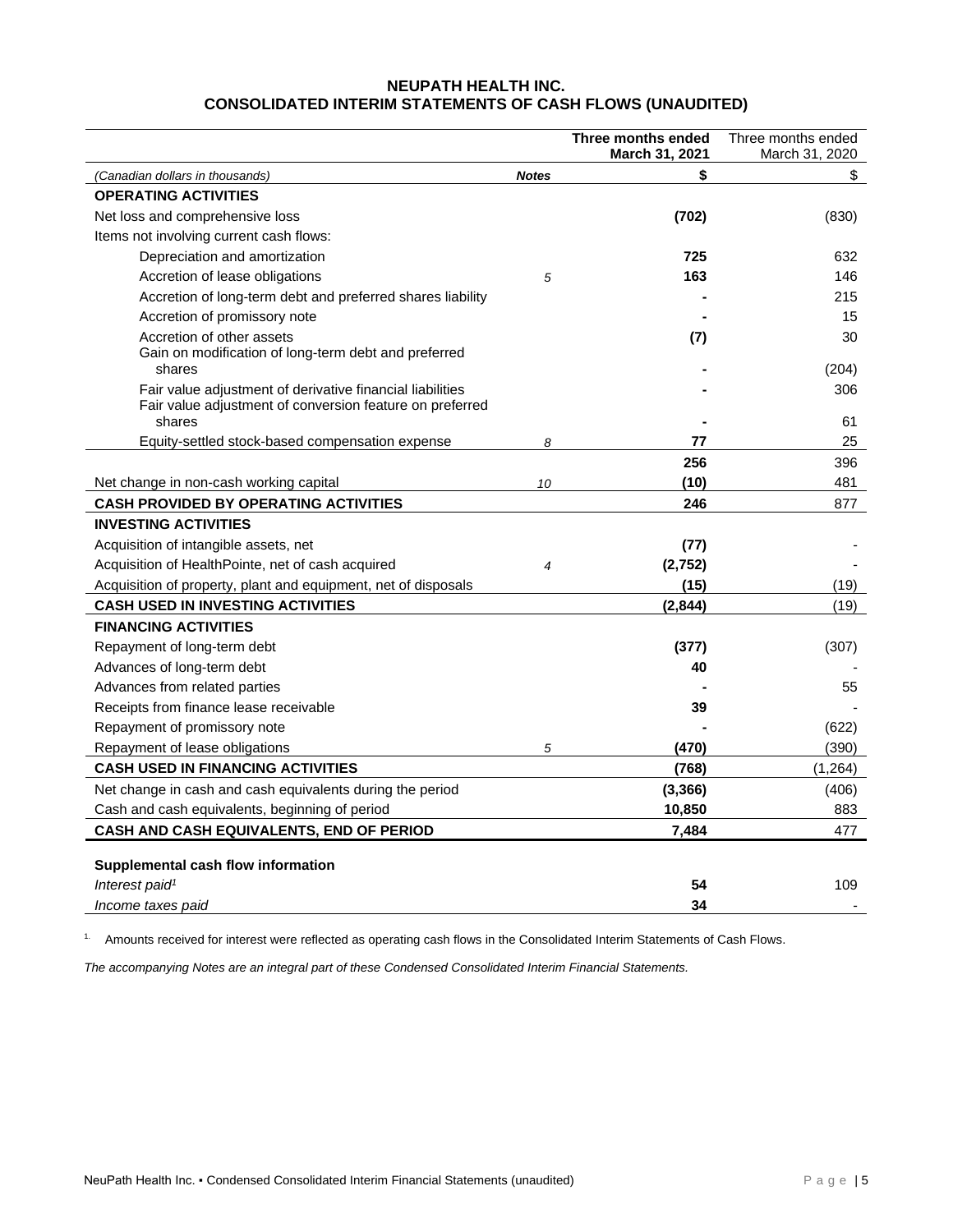## **1. NATURE OF BUSINESS**

NeuPath Health Inc. ("NeuPath" or the "Company") operates an end-to-end, integrated network of health care businesses focused on transforming the hope of a better life into the reality of a life more fully lived. NeuPath endeavours to achieve this goal by working with patients to return functionality lost due to chronic pain, spinal injuries, sports related injuries and concussions. NeuPath's end-to-end solution is built on a base of research, with technology layered in, with a goal of better outcomes from assessments and treatments.

The Company operates an interdisciplinary network of medical clinics in Ontario and Alberta, in addition to an independent medical assessment business with a national network of health care providers. The Company's medical clinics provide comprehensive assessments and rehabilitation services to clients with chronic pain, musculoskeletal/back injuries, sports related injuries and concussions. The Company's health care providers cover a broad range of specialties and include: Physiatrists, Neurologists, Anesthesiologists, General Practitioners with specialized training in chronic pain, as well as Medication Management Physicians, Athletic Therapists and Nurses.

In addition, NeuPath provides workplace health services and independent medical assessments to employers and disability insurers through a national network of health care providers, including: Cardiologists; Dentists; Dermatologists, Endocrinologists, Psychiatrists, Gastroenterologists, General Practitioners, Internal Medicine Specialists, Neurologists, Neuropsychiatrists, Neuropsychologists, Occupational Therapists, Ophthalmologists, Orthopedic Surgeons, Physiatrists, Physiotherapists, Psychologists, Respirologists and Rheumatologists.

On February 7, 2021, NeuPath acquired HealthPointe Medical Centres Ltd. ("HealthPointe"), a pain, spine and sport medicine clinic located in Edmonton, Alberta. See Note 4, *Business Combinations*, for additional information.

NeuPath has 12 locations across Ontario and 1 location in Alberta with more than 120 health care providers.

NeuPath was incorporated under the laws of the Province of Ontario on April 17, 2019. On June 25, 2020, the Company amended its articles to change its name from Klinik Health Ventures Corp. to NeuPath Health Inc. As a result of the reverse take over transaction, on June 25, 2020, the Company continued to carry on the business of 2576560 Ontario Inc. ("257") under the *Business Corporations Act* (Ontario). The Company's common shares are listed on the TSX Venture Exchange under the symbol NPTH.

The Company's registered office is located at 181 Bay Street, Suite 2100, Toronto, Ontario, Canada, M5J 2T3.

# **2. GOING CONCERN ASSUMPTION**

These Condensed Consolidated Interim Financial Statements have been prepared on a going concern basis, which presumes that the Company will be able to realize its assets and discharge its liabilities in the normal course of operations for the foreseeable future.

As at March 31, 2021, the Company had an accumulated deficit of \$19,243 [December 31, 2020 - \$18,541], including a net loss of \$702 for the three months ended March 31, 2021 [March 31, 2020 - \$830].

Given the start-up nature of the business, the Company's liquidity requirements are dependent on its ability to raise additional capital by selling additional equity, from the exercise of common share warrants or by obtaining credit facilities. Unexpected increases in costs and expenses due to operational decisions made by the Company and/or factors beyond the Company's control, such as foregone revenues and increased expenses as a result of the impact of the novel coronavirus ("COVID-19"), could cause a material impact on cash resources and the profitability of the Company.

There can be no assurance that the Company will have sufficient capital to fund its ongoing operations. In addition, the Company may not be able to secure adequate debt or equity financing on desirable terms or at all. The credit ratings that the Company might obtain in connection with any debt financing may make securing debt financing prohibitive. There can be no assurance that additional financing will be available on acceptable terms or at all.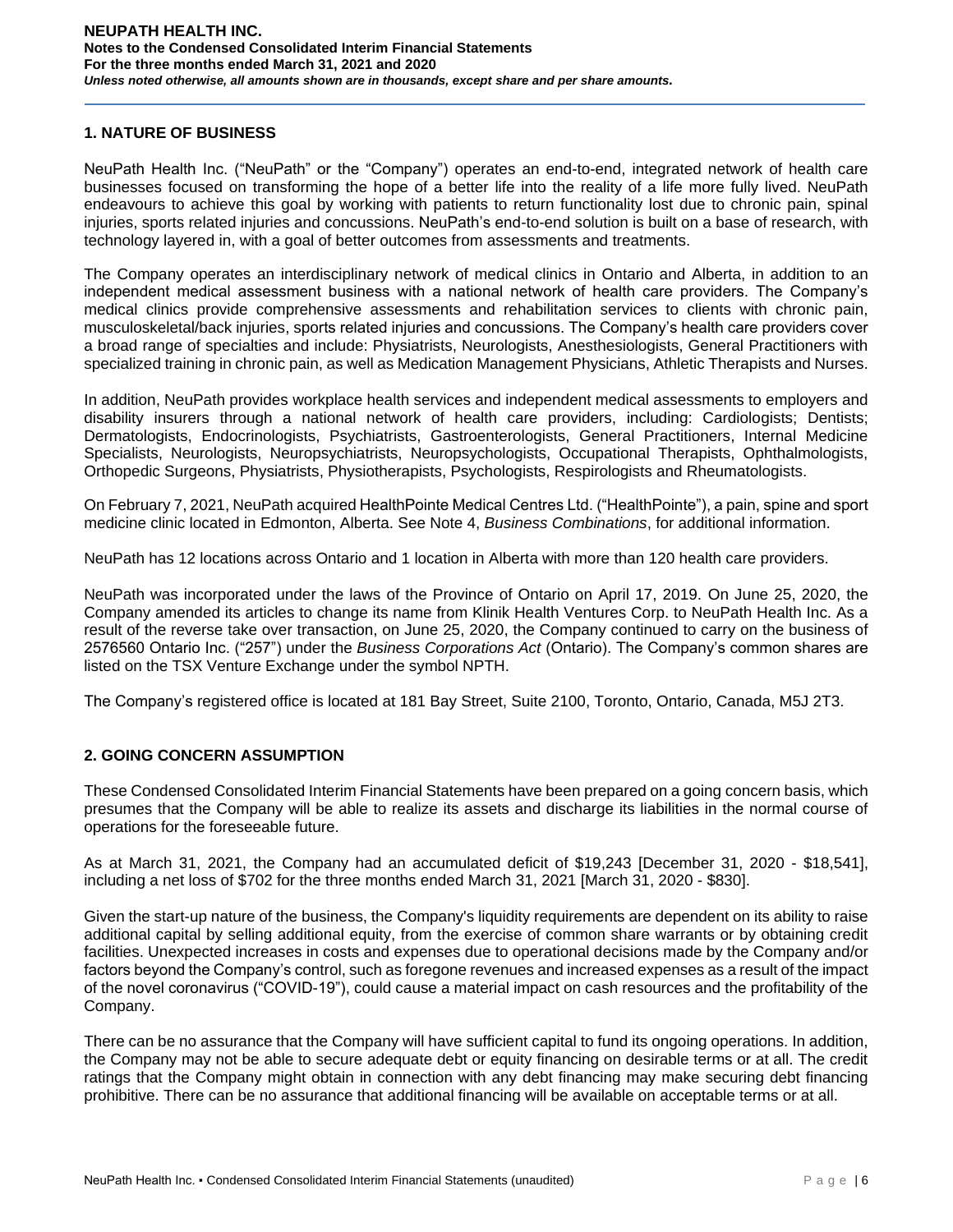#### **NEUPATH HEALTH INC. Notes to the Condensed Consolidated Interim Financial Statements For the three months ended March 31, 2021 and 2020** *Unless noted otherwise, all amounts shown are in thousands, except share and per share amounts.*

As there can be no certainty as to the outcome of the above matters, there is material uncertainty that may cast significant doubt about the Company's ability to continue as a going concern.

These Condensed Consolidated Interim Financial Statements do not include any adjustments to the amounts and classification of assets and liabilities that would be necessary should the Company be unable to continue as a going concern.

### **3. BASIS OF PREPARATION**

### **Statement of Compliance**

The Company prepares its Condensed Consolidated Interim Financial Statements in accordance with International Accounting Standard 34, *Interim Financial Reporting*. The areas involving a higher degree of judgment or complexity, or areas where assumptions and estimates are significant to these Condensed Consolidated Interim Financial Statements, were the same as those applied to the Company's annual Consolidated Financial Statements as at and for the year ended December 31, 2020, with the following exception:

### *Leased assets – the Company as Lessor*

The Company assumed a sublease as part of a business combination during the quarter (Note 4, *Business Combinations*). As a lessor, the Company classifies its leases as either operating or finance leases. A lease is classified as a finance lease if it transfers substantially all the risks and rewards incidental to ownership of the underlying asset and classified as an operating lease if it does not. The Company's sublease is classified as an operating lease.

Accordingly, these Condensed Consolidated Interim Financial Statements do not include all disclosures required for annual financial statements and should be read in conjunction with the annual Consolidated Financial Statements of the Company for the year ended December 31, 2020.

The policies applied to these Condensed Consolidated Interim Financial Statements are based on International Financial Reporting Standards ("IFRS"), which have been applied consistently to all periods presented. These Condensed Consolidated Interim Financial Statements were issued and effective as at May 19, 2021, the date the Board of Directors approved these Condensed Consolidated Interim Financial Statements.

### **Use of Estimates and Judgments**

The preparation of these Condensed Consolidated Interim Financial Statements requires management to make estimates and assumptions that affect the reported amounts of assets and liabilities, the disclosure of contingent assets and liabilities at the date of these Condensed Consolidated Interim Financial Statements and the reported amounts of revenue and expenses during the reporting periods. Actual results could differ from these estimates and such differences could be material.

### *Impact of COVID-19*

The Company's critical accounting estimates are affected by the various ongoing economic and social impacts of the COVID-19 global pandemic. There continues to be significant uncertainty as to the likely effects of this outbreak, which may, among other things, impact the Company's employees, suppliers and customers. It is not possible to predict the impact COVID-19 will have on the Company, its consolidated financial position and the consolidated results of operations in the future. The Company is monitoring the future impact of the pandemic on all aspects of its business. Each quarter-end, management carries out this assessment for indications that goodwill and other long-lived assets may be impaired. As part of this assessment, management performed an analysis on its cashgenerating units ("CGUs") and determined there were no adverse impacts that would lead to indicators of impairment. As required, management will continue to assess these assumptions as the evolving COVID-19 situation changes.

#### **Basis of Measurement**

These Condensed Consolidated Interim Financial Statements have been prepared under the historical cost convention, except for the revaluation of certain financial liabilities to fair value. Items included in the financial statements of each consolidated entity in the Company are measured using the currency of the primary economic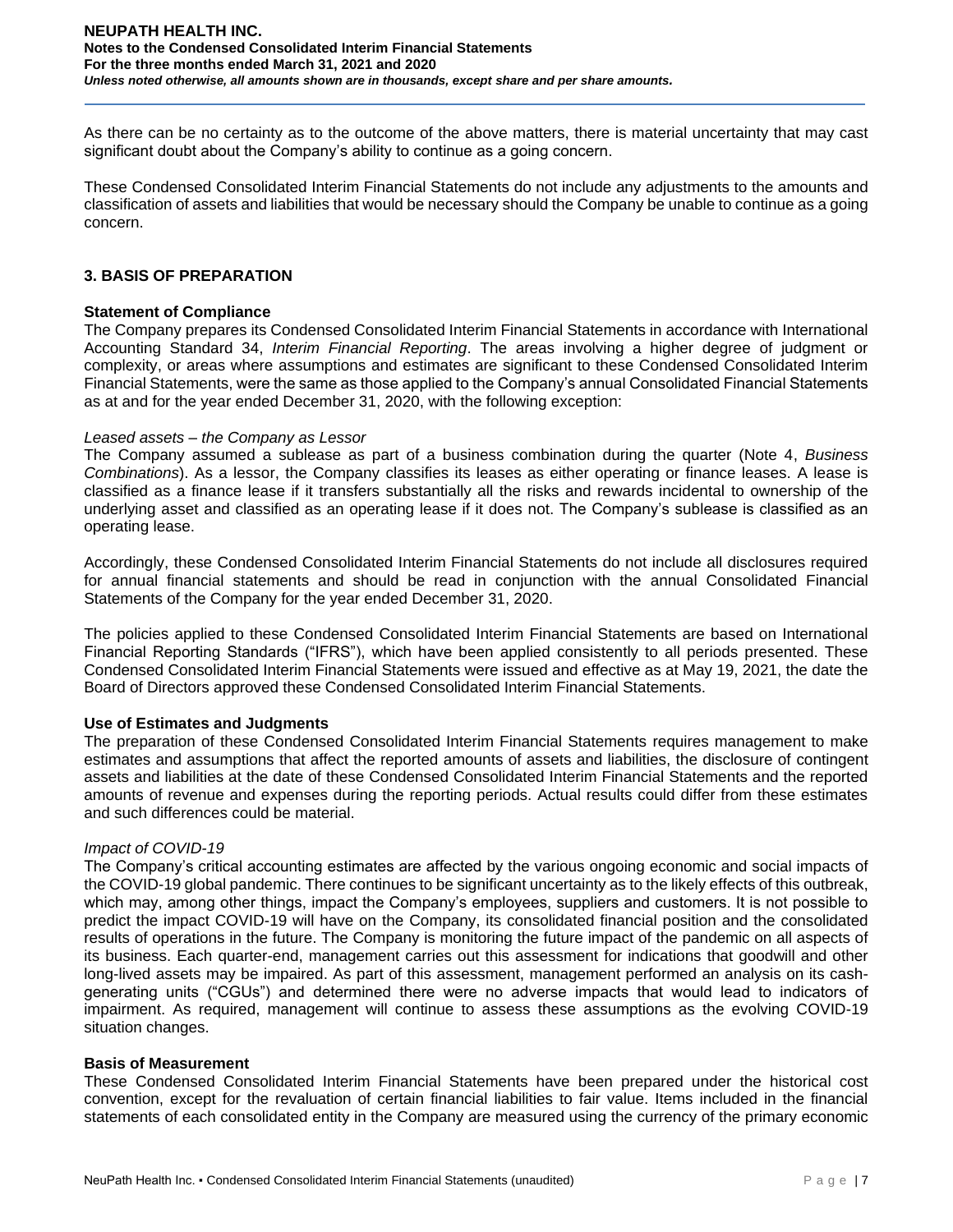#### **NEUPATH HEALTH INC. Notes to the Condensed Consolidated Interim Financial Statements For the three months ended March 31, 2021 and 2020** *Unless noted otherwise, all amounts shown are in thousands, except share and per share amounts.*

environment in which the entity operates (the functional currency). These Condensed Consolidated Interim Financial Statements are presented in Canadian dollars, which is the Company's functional currency.

### **Basis of Consolidation**

These Condensed Consolidated Interim Financial Statements include the accounts of the Company and its subsidiaries as follows:

|                                            | % Ownership |
|--------------------------------------------|-------------|
| 5033421 Ontario Inc.                       | 100%        |
| CompreMed Canada Inc.                      | 100%        |
| HealthPointe Medical Centres Ltd.          | 100%        |
| Renaissance Asset Management (London) Inc. | 100%        |
| Viable Healthworks (Canada) Corp.          | 100%        |

The Company controls its subsidiaries with the power to govern its financial and operating policies. All significant intercompany balances and transactions have been eliminated upon consolidation.

## **4. BUSINESS COMBINATIONS**

### **Healthpointe Acquisition**

On February 7, 2021, the Company acquired 100% of the issued and outstanding shares of HealthPointe Medical Centres Ltd. ("HealthPointe") in accordance with the Company's growth strategy.

HealthPointe is a leading pain, spine and sport medicine clinic located in Edmonton, Alberta. The consideration for the acquisition and measurement of the assets acquired and liabilities assumed, in accordance with IFRS 3, *Business Combinations*, is as follows:

#### **Fair value of consideration transferred**

|                                                 | \$       |
|-------------------------------------------------|----------|
| Amount settled in cash                          | 3,200    |
| Amount settled by assumption of debt            | 2,004    |
| Amount owed for working capital surplus         | 93       |
| <b>Total consideration transferred</b>          | 5,297    |
|                                                 |          |
| Recognized amounts of identifiable net assets   |          |
| Cash                                            | 448      |
| Accounts receivable                             | 1,295    |
| Other current assets                            | 316      |
| Property, plant and equipment                   | 2,077    |
| Right-of-use assets                             | 3,873    |
| Other assets                                    | 507      |
| Intangible asset – patient relationships        | 731      |
| Intangible asset - brand                        | 481      |
| Total identifiable assets acquired              | 9,728    |
| Accounts payable, accrued liabilities and other | (1, 967) |
| Deferred tax liability                          | (339)    |
| Lease obligations                               | (3,873)  |
| <b>Total liabilities assumed</b>                | (6, 179) |
| Identifiable net assets acquired                | 3,549    |
| <b>Goodwill on acquisition</b>                  | 1,748    |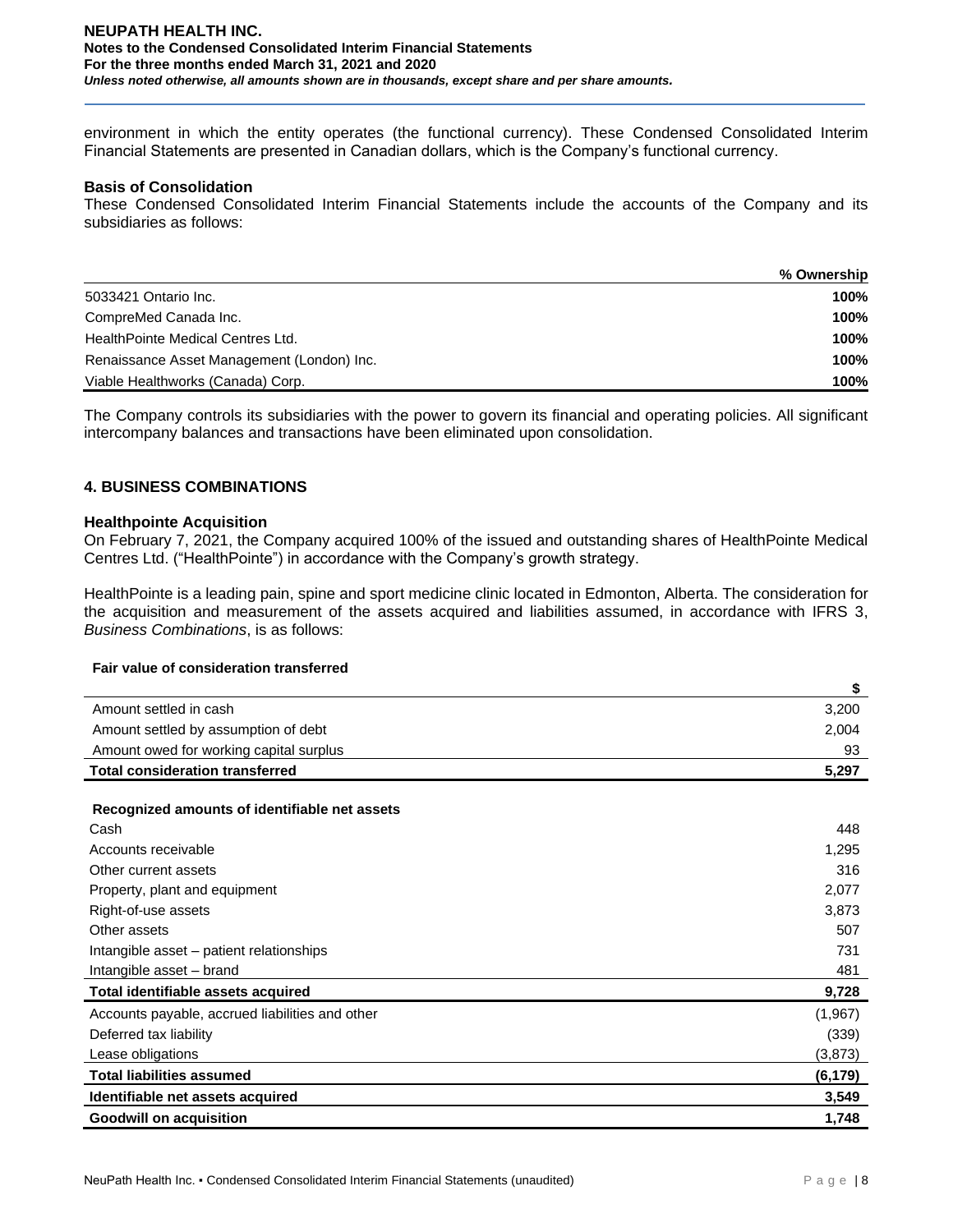Due to the timing of the HealthPointe acquisition estimates have been made with respect to the final working capital adjustment. Management will finalize the accounting for the acquisition no later than one year from the acquisition date and will reflect these adjustments retrospectively, as required under IFRS 3. Immaterial differences between these provisional estimates and the final acquisition accounting may occur.

### **Consideration transferred**

The Company satisfied the purchase price through the payment of \$3,200 from cash on hand, the assumption of \$2,004 of long-term debt spread across a number of facilities which renew annually for consecutive 12-month periods, and bearing interest at the Royal Bank of Canada ("RBC") prime rate + 0% (Note 6, *Long-Term Debt*), and \$93 for cash and other working capital adjustments.

## **Identifiable intangible assets**

The identifiable patient relationships and brand have been valued using an income approach. Specifically, patient relationships were valued using a multi-period excess earnings method discounted at 12.3%. The brand was valued using a relief from royalty method incorporating a royalty rate of 1.0% and a discount rate of 12.3%.

Patient relationships and the brand are considered finite-lived intangible assets and will be amortized on a straightline basis over their estimated useful lives of 7 years, with amortization commencing on the acquisition date.

## **Other identifiable net assets**

As part of the HealthPointe acquisition, the Company assumed the right-of-use asset and related lease obligation associated with the Edmonton facility (Note 5, *Lease Obligations*). The acquisition-date fair value was determined as the present value of the lease payments using the Company's incremental borrowing rate of 7.5%.

The fair value of accounts receivable acquired as part of the business acquisition amounted to \$1,295. The fair value of other current assets and other assets includes prepaid expenses, which approximate fair value, and other receivables which have been discounted to reflect their acquisition-date fair values. As of the acquisition date, the Company expects to collect the contractual cash flows in full.

### **Goodwill**

Goodwill is primarily related to growth expectations, particularly for entry into the Alberta market, expected future profitability, the skill and expertise of HealthPointe's workforce, including the vendor physicians and expected cost synergies. Goodwill has been allocated to the Medical clinics cash-generating unit and will not be deductible for income tax purposes.

### **Contribution to the Company's results**

For the three months ended March 31, 2021, HealthPointe accounted for \$1,808 in revenues and \$197 in net income since the February 7, 2021 acquisition date. If the acquisition had been completed on January 1, 2021, the Company estimates it would have recorded \$15,667 in pro-forma revenues and \$697 in pro-forma net loss for the quarter ended March 31, 2021.

### **Amounts recognized separately from the business combination**

Acquisition related costs amounting to \$423 were recognized as part of transaction costs for the quarter ended March 31, 2021 and are not included as part of the consideration transferred.

The purchase and sale agreement includes additional payments to the vendors of up to \$1,500 if the vendor physicians generate at least \$3,150 of annual gross billings in each of the twelve months ending February 2022 and February 2023. The Company expects to pay \$250 in February 2022 and the remaining \$1,250 in February 2023, in accordance with the terms of the purchase and sale agreement. The Company has determined that the additional payments are linked to services to be provided by the vendors and as such, the amounts are accounted for as remuneration rather than consideration transferred. As at March 31, 2021, the Company has recognized \$188 of remuneration expense in cost of medical services, with a related accrual for the same amount in accounts payable and accrued liabilities.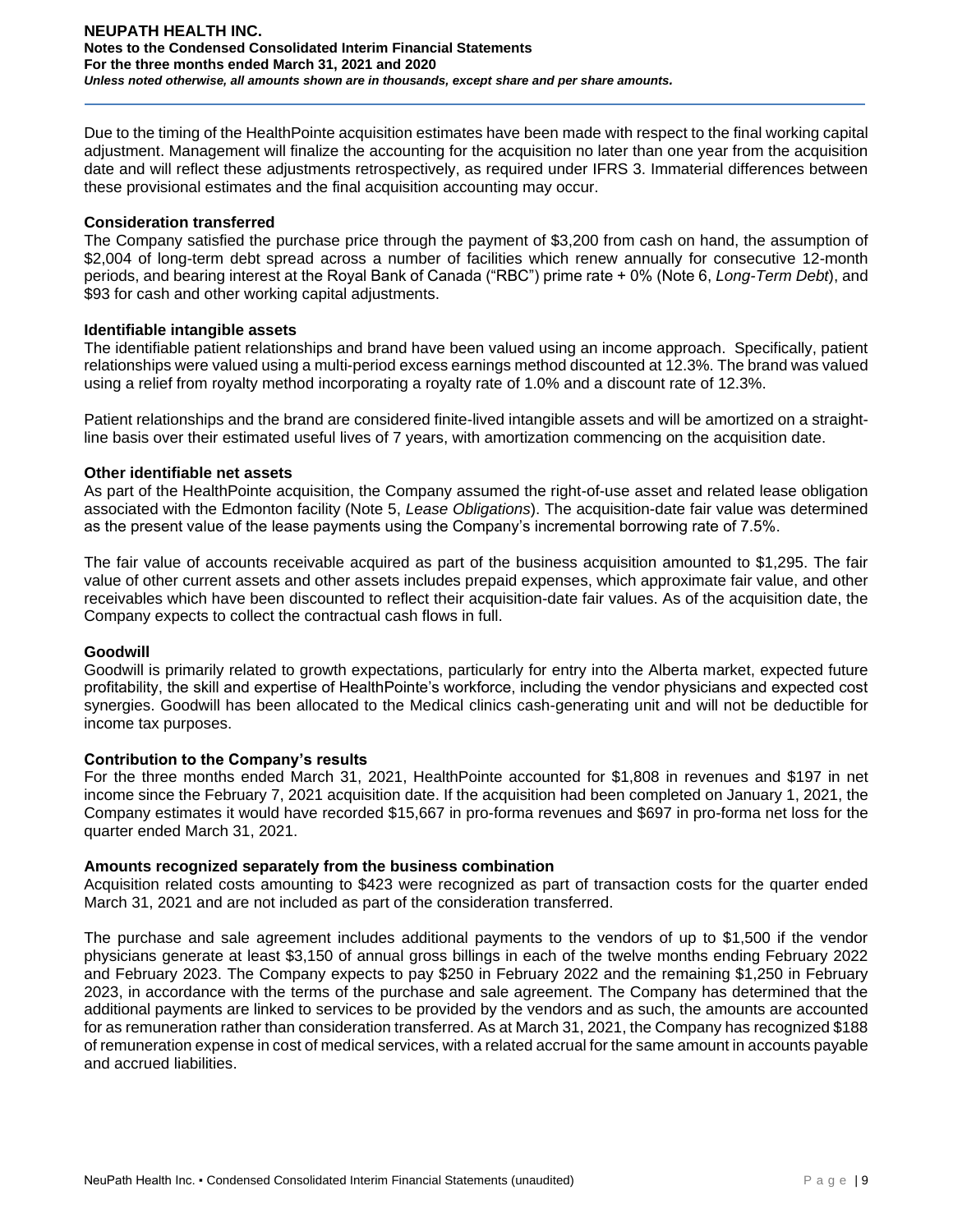## **5. LEASE OBLIGATIONS**

The Company leases computer equipment and real property for its clinical and office locations in Canada. Lease obligations consist of the following:

|                                    | 2021  | 2020  |
|------------------------------------|-------|-------|
|                                    |       |       |
| Balance, as at January 1           | 4,672 | 5,691 |
| Additions during the period        | 3,960 |       |
| Payments during the period         | (470) | (390) |
| Interest expense during the period | 163   | 146   |
|                                    | 8,325 | 5,447 |
| Less amounts due within one year   | 1,354 | 1,047 |
| Long-term balance, March 31        | 6,971 | 4,400 |

As a result of the HealthPointe acquisition, the Company acquired lease obligations of \$3,873 relating to the Edmonton facility. The Company also extended one InMedic facility lease during the three months ended March 31, 2021, resulting in additional lease obligations of \$87 and total lease obligation additions of \$3,960 [March 31, 2020 - \$nil]. As a result of these additions, right-of-use assets were recognized and increased by the same amounts.

For the three months ended March 31, 2021, lease payments totalled \$470 [March 31, 2020 - \$390]. The Company expenses payments for short-term leases and low-value leases as incurred. These payments for short-term leases and low-value leases were not material for the three months ended March 31, 2021 and 2020.

The Company's future cash outflows may change due to variable lease payments, renewal options, termination options, residual value guarantees and leases that have not yet commenced, which the Company is committed to, but are not reflected in the lease obligations. The following is a maturity analysis for undiscounted lease payments that are reflected in the lease obligations as at March 31, 2021:

|                  | \$     |
|------------------|--------|
| Less than 1 year | 2,030  |
| 1 to 2 years     | 1,830  |
| 2 to 3 years     | 1,633  |
| 3 to 4 years     | 1,207  |
| 4 to 5 years     | 810    |
| Beyond 5 years   | 3,900  |
|                  | 11,410 |

See Note 11, *Commitments* for additional information on estimated additional rent payment obligations related to the Company's leases on its clinical and office locations.

### **6. LONG-TERM DEBT**

|                                  | <b>March 31, 2021</b> | December 31, 2020 |
|----------------------------------|-----------------------|-------------------|
| Royal Bank of Canada             | 5,996                 | 4.329             |
| Less amounts due within one year | 4.686                 | 3,091             |
| Long-term balance                | 1.310                 | 1.238             |

### **Bank Term Loan**

On February 26, 2018, the Company acquired long-term debt as a result of the business combination with Renaissance Asset Management (London) Inc. ("RAM"). As at March 31, 2021, of the outstanding long-term debt,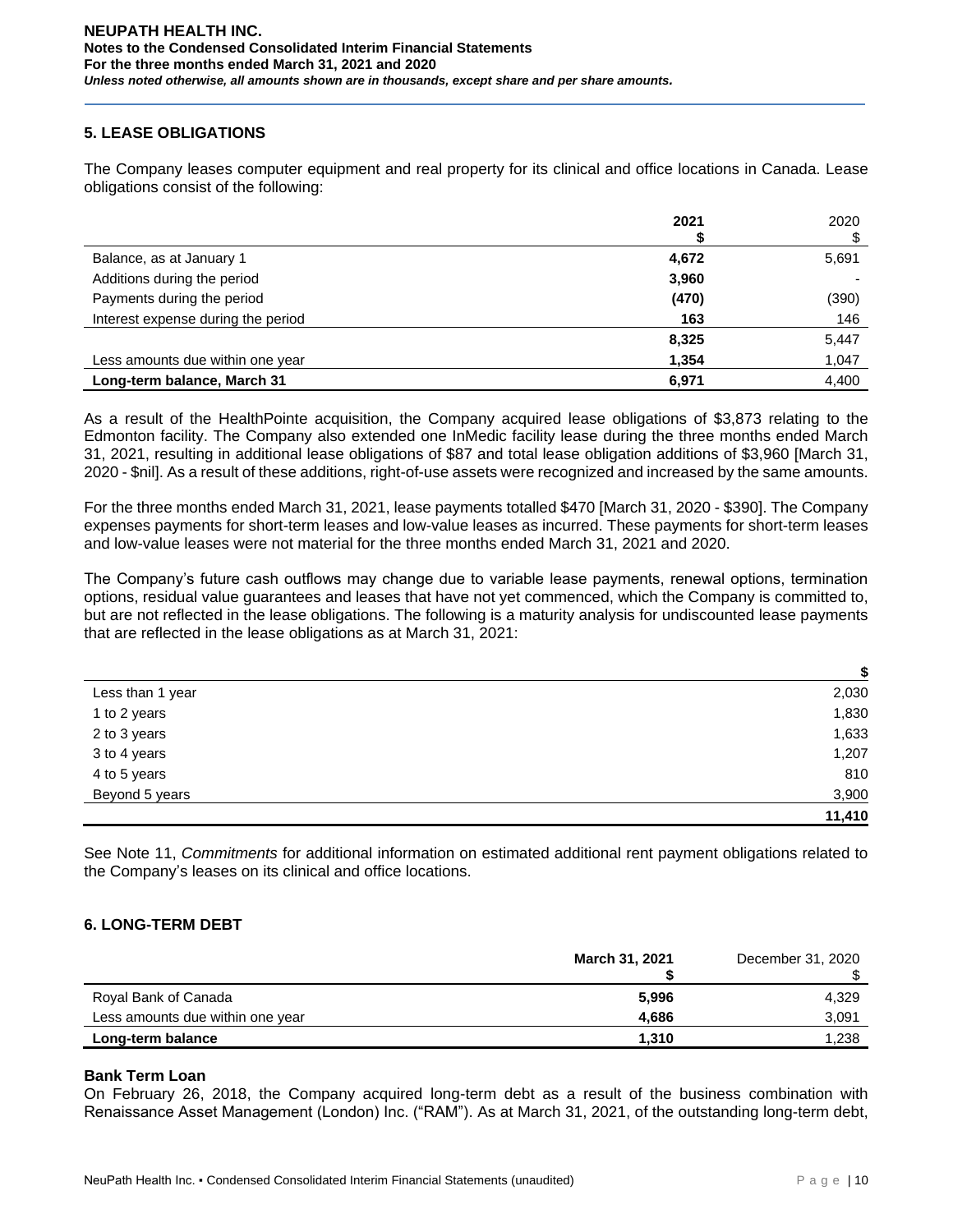#### **NEUPATH HEALTH INC. Notes to the Condensed Consolidated Interim Financial Statements For the three months ended March 31, 2021 and 2020** *Unless noted otherwise, all amounts shown are in thousands, except share and per share amounts.*

\$2,695 bears interest at RBC Prime+1.95%, matured in February 2021 and was renewed for a consecutive 12 month period (Facility #1), \$1,246 bears interest at a rate of 5.23% and matures in September 2023 (Facility #2).

On August 19, 2020, the Company entered into amendment agreements with respect to the long-term debt pursuant to which, among other things, the Company amended certain operating and financial restrictions to reflect the Company's current business operations and structure. As part of the amendment, Facility #1 requires payments no later than 120 days after each year end as, and by way of, a prepayment of a portion of the principal amount outstanding equal to an amount up to 25% of the free cash flow of the Company for such fiscal year. The credit facilities include restrictive covenants relating to indebtedness, operations, investments, capital expenditures and other standard operating business covenants. The credit facilities are secured by all of the assets of the Company.

On February 7, 2021, the Company assumed approximately \$2.0 million of long-term debt related to the HealthPointe acquisition. The term debt is spread across a number of facilities which renew annually for consecutive 12-month periods, and bear interest at RBC Prime+0%. In addition, the Company assumed and has available a \$750 revolving demand facility bearing interest at RBC Prime+0% that was unutilized as at March 31, 2021. These credit facilities include the same restrictive covenants and are secured by all of the assets of the Company.

The Company has long-term debt outstanding with a principal balance of \$160, which is interest free and repayable on or before December 31, 2022. These loans were made available to the Company under the Canada Emergency Business Account, a government-backed program designed to assist businesses impacted by COVID-19.

The schedule of repayments of long-term debt, based on maturity is as follows:

|              | < 1 year                 | 1 year | 2 years                  | <b>Total</b> |
|--------------|--------------------------|--------|--------------------------|--------------|
|              |                          |        |                          |              |
| Facility #1  | 2,695                    | -      | ۰                        | 2,695        |
| Facility #2  | 96                       | 96     | 1,054                    | 1,246        |
| HealthPointe | 1,895                    | -      | $\overline{\phantom{0}}$ | 1,895        |
| <b>CEBA</b>  | $\overline{\phantom{0}}$ | 160    | ۰                        | 160          |
|              | 4,686                    | 256    | 1,054                    | 5,996        |

# **7. SHARE CAPITAL**

The Company is authorized to issue an unlimited number of common shares with no nominal or par value, with a right to vote per share and carry a right to a dividend when declared by the Board of Directors.

During the three months ended March 31, 2021, the Company issued 3,225,000 common shares related to the conversion of warrants to common shares (see Note 9, *Warrants*). During the three months ended March 31, 2020, the Company did not issue any common shares.

### **8. STOCK-BASED COMPENSATION**

The Company has three stock-based compensation plans: the Amended and Restated Stock Option Plan ("Stock Option Plan"), the Employee Share Purchase Plan ("ESPP") and the Restricted Share Unit ("RSU") Plan.

## **Stock Option Plan**

During the three months ended March 31, 2021 and March 31, 2020, there were no issuances of options under the Stock Option Plan. As at March 31, 2021, the maximum number of common shares available for issuance under the Stock Option Plan was 2,585,815 [December 31, 2020 - 2,263,315].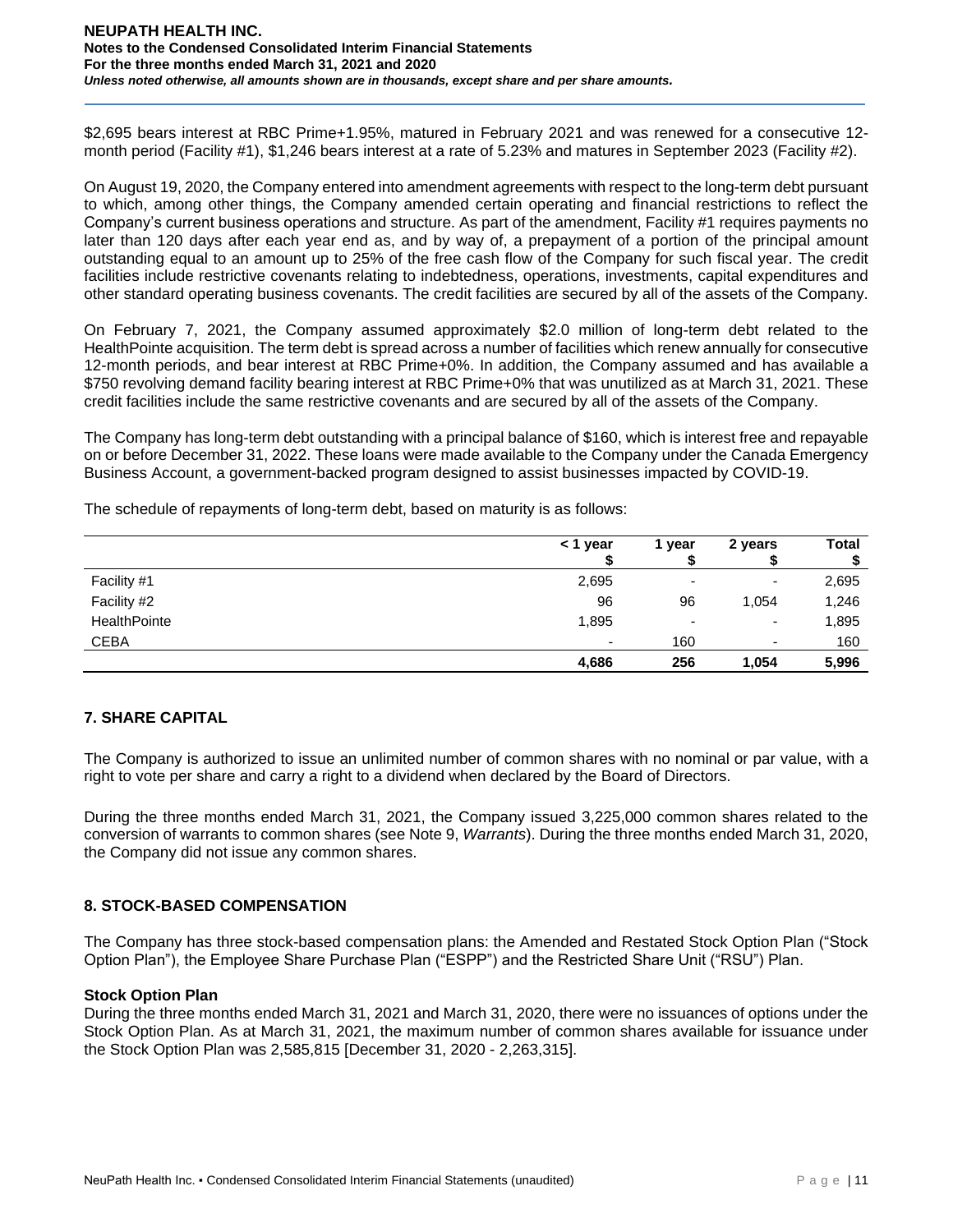The following table summarizes the outstanding and exercisable options held by directors, officers, employees and consultants as at March 31, 2021:

|                                       |                | Outstanding                          |                                                  |                                 | <b>Exercisable</b>                               |
|---------------------------------------|----------------|--------------------------------------|--------------------------------------------------|---------------------------------|--------------------------------------------------|
| <b>Exercise</b><br><b>Price Range</b> | <b>Options</b> | Remaining<br><b>Contractual Life</b> | <b>Weighted Average</b><br><b>Exercise Price</b> | <b>Vested</b><br><b>Options</b> | <b>Weighted Average</b><br><b>Exercise Price</b> |
|                                       | 000s           | vears                                |                                                  | 000s                            |                                                  |
|                                       | 1.462          | $3.7 - 4.3$                          | 1.00                                             | 726                             | 1.00                                             |
| 1.00                                  |                |                                      |                                                  |                                 |                                                  |

### **Restricted Share Unit Plan**

During the three months ended March 31, 2021 and March 21, 2020, there were no issuances of RSUs under the RSU Plan. As at March 31, 2021, the maximum number of common shares available for issuance under the RSU Plan is 2,000,000.

The following table summarizes the outstanding RSUs held by directors, officers, employees and consultants as at March 31, 2021:

| <b>RSUs</b> | <b>Grant Date</b> | <b>Share Price</b> | <b>Vesting Period</b> | <b>Vested RSUs</b>       | <b>Fair Value per SU</b> |
|-------------|-------------------|--------------------|-----------------------|--------------------------|--------------------------|
| 000s        |                   |                    | vears                 | 000s                     |                          |
| 161         | September 1, 2020 | 0.87               |                       | $\overline{\phantom{0}}$ | 0.87                     |
| 37          | September 1, 2020 | 0.87               |                       |                          | 0.87                     |

## **Employee Share Purchase Plan**

The maximum number of common shares available for issuance under the ESPP is 500,000. No common shares have been issued under this plan.

### **Summary of Stock-based Compensation**

Stock-based compensation for the three months ended March 31, 2021 was \$77 [March 31, 2020 - \$25] and has been included in general and administrative expenses.

The maximum number of common shares that can be issued under all three plans cannot exceed 20% of the total number of common shares outstanding calculated on a non-diluted basis.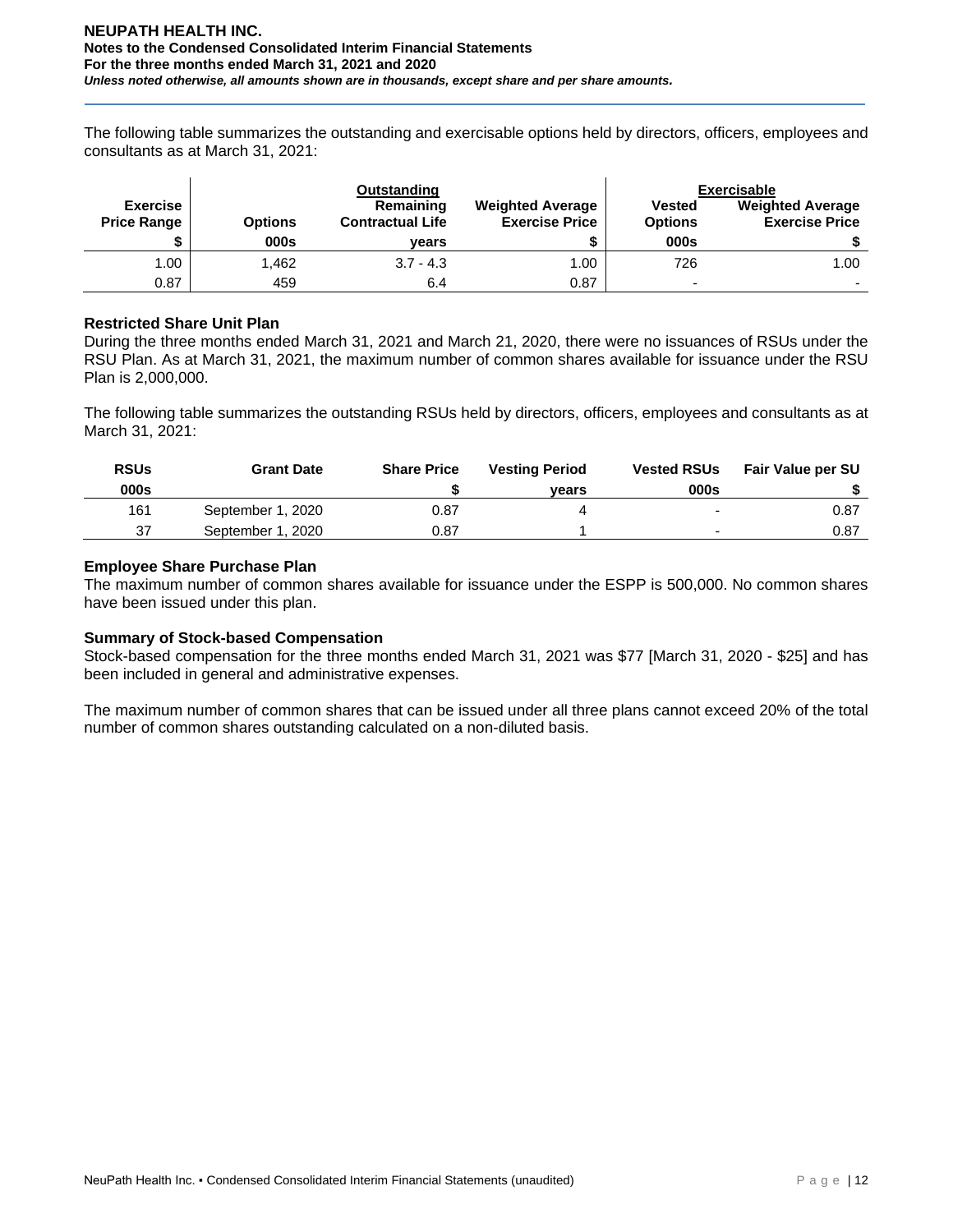# **9. WARRANTS**

As at March 31, 2021, the following warrants were outstanding:

|                                                                                     |                                         |                                               |                                                         | <b>Fair Value Black-Scholes Model Inputs</b> |                                 |                   |                              |
|-------------------------------------------------------------------------------------|-----------------------------------------|-----------------------------------------------|---------------------------------------------------------|----------------------------------------------|---------------------------------|-------------------|------------------------------|
| <b>Type</b>                                                                         | <b>Exercise</b><br>Price <sup>(i)</sup> | <b>Warrants</b><br>Outstanding <sup>(i)</sup> | Weighted<br>Average<br>Remaining<br>Contractual<br>Life | <b>Risk Free</b><br>Rate                     | <b>Expected</b><br>$Life^{(i)}$ | <b>Volatility</b> | Fair<br>Value <sup>(i)</sup> |
|                                                                                     | \$                                      | 000s                                          | years                                                   | %                                            | years                           | %                 | \$                           |
| Warrants                                                                            | 0.25                                    | 4,480                                         | 4.84                                                    | 0.73                                         | $4 - 9$                         | 55.00             | 800                          |
| Warrants                                                                            | 1.30                                    | 1,986                                         | 1.72                                                    | $1.47 - 2.29$                                | $2 - 3$                         | $60.95 - 75.14$   | 357                          |
| Warrants                                                                            | 2.00                                    | 1,000                                         | 1.15                                                    | 0.97                                         | 2                               | 39.10             | 37                           |
| Prepaid warrants<br>Warrants issued as a component<br>of convertible debentures and | 0.0001                                  | 7,195                                         | 0.90                                                    | 1.89                                         | 3                               | 43.18             | 6,763                        |
| <b>Preferred Shares</b>                                                             | 1.00                                    | 1,250                                         | 0.96                                                    |                                              |                                 |                   | 117                          |
| Klinik RTO warrants                                                                 | 1.00                                    | 300                                           | 0.67                                                    | 1.52                                         | 1.44                            | 50.48             | 74                           |
| Bought deal warrants                                                                | 1.25                                    | 6,670                                         | 1.62                                                    | 1.19                                         | $\overline{2}$                  | 59.03             | 983                          |
| Bought deal finder warrants                                                         | 0.90                                    | 800                                           | 1.62                                                    | 1.19                                         | $\overline{2}$                  | 59.03             | 216                          |
|                                                                                     |                                         | 23,681                                        |                                                         |                                              |                                 |                   | 9,347                        |

 $^{(0)}$  1,953,750 warrants with a fair value of \$532, life of three years and exercise price of \$1.00 expired during the three months ended March 31, 2021.

On February 23, 2021, 3,225,000 prepaid warrants with a fair value of \$3,031 and exercise price of \$0.0001 were exercised for common shares. The company received nominal cash proceeds upon exercise.

The Company did not issue any additional warrants during the three months ended March 31, 2021 [March 31, 2020 - nil].

# **10. NET CHANGE IN NON-CASH WORKING CAPITAL**

Net change in non-cash working capital consists of:

|                                          | Three months ended<br>March 31, 2021 | Three months ended<br>March 31, 2020 |
|------------------------------------------|--------------------------------------|--------------------------------------|
|                                          |                                      |                                      |
| Accounts receivable                      | 37                                   | 1,058                                |
| Other assets                             | 105                                  | (19)                                 |
| Accounts payable and accrued liabilities | (152)                                | (477)                                |
| Income tax liabilities                   | 75                                   | 99                                   |
| Provisions                               | (75)                                 | (180)                                |
| Net change in non-cash working capital   | (10)                                 | 481                                  |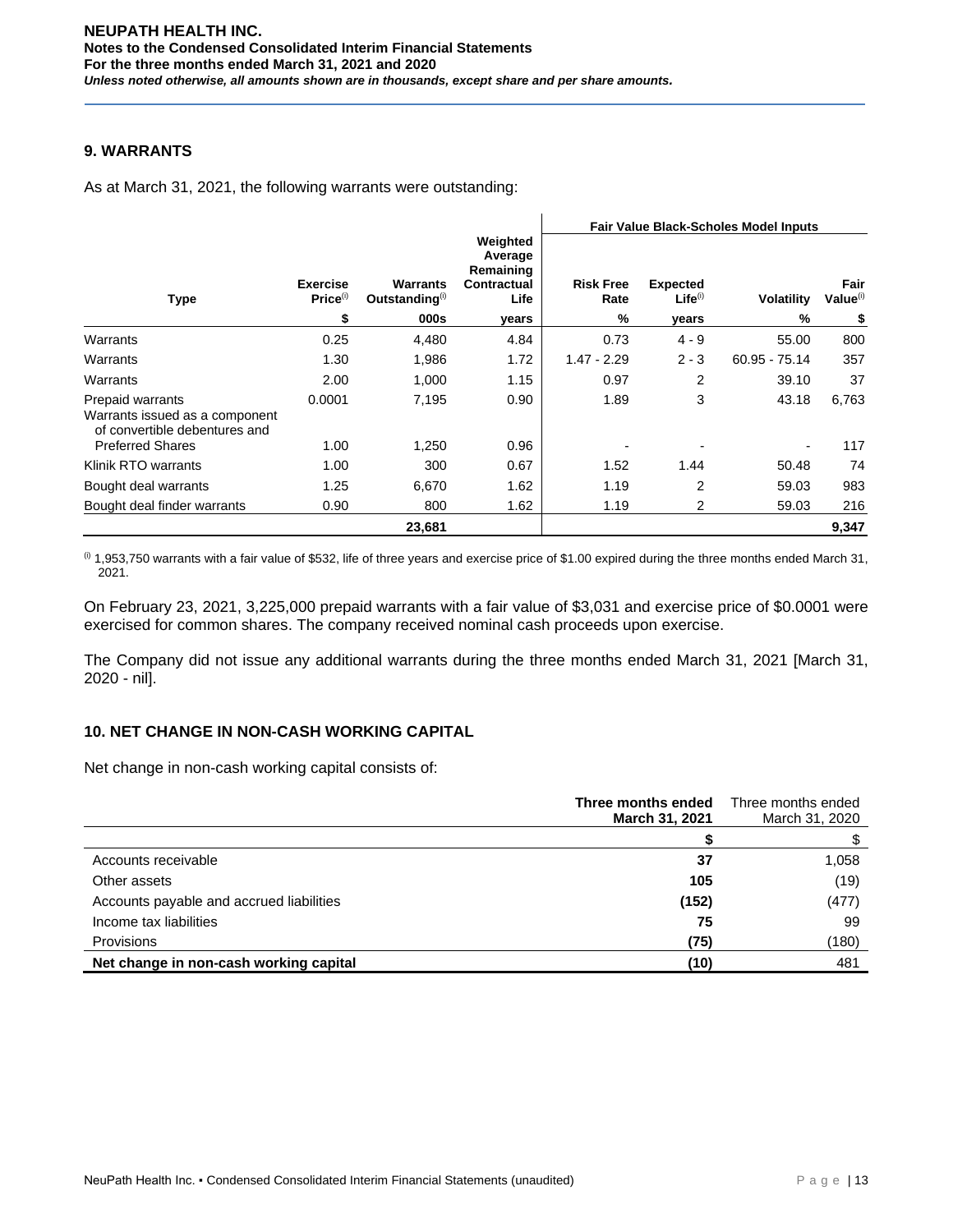## **11**. **COMMITMENTS**

The Company leases real property for its clinical and office locations in Canada. The Company is committed, under estimated additional variable rent payment obligations, as follows:

|                 |                   | <b>Additional</b>       |        |           |           |                      |
|-----------------|-------------------|-------------------------|--------|-----------|-----------|----------------------|
|                 | <b>Expiry</b>     | Rent<br><b>Payments</b> | 1 year | 2-3 years | 4-5 years | More than<br>5 years |
| Clinic Location |                   | \$                      | \$     | \$        | \$        | \$                   |
| London          | June 30, 2025     | 956                     | 225    | 450       | 281       |                      |
| <b>Hamilton</b> | November 30, 2022 | 107                     | 64     | 43        |           |                      |
| Mississauga     | February 28, 2024 | 546                     | 187    | 359       |           |                      |
| Oakville        | July 31, 2022     | 63                      | 47     | 16        |           |                      |
| <b>Brampton</b> | July 31, 2025     | 173                     | 40     | 80        | 53        |                      |
| Toronto         | December 31, 2023 | 143                     | 52     | 91        |           |                      |
| Scarborough     | July 31, 2022     | 89                      | 67     | 22        |           |                      |
| Oshawa          | November 30, 2025 | 294                     | 63     | 126       | 105       |                      |
| Ottawa          | July 31, 2028     | 674                     | 92     | 184       | 184       | 214                  |
| Edmonton        | December 31, 2033 | 5.061                   | 397    | 794       | 794       | 3,076                |
|                 |                   | 8,106                   | 1,234  | 2,165     | 1,417     | 3,290                |

These additional rent payments are variable, and therefore have not been included in the ROU asset or lease obligations.

## **12. FINANCIAL INSTRUMENTS**

## **Classification of Financial Instruments**

Financial assets and financial liabilities are measured on an ongoing basis at fair value or amortized cost. The classification of the financial instruments, as well as their carrying values, are shown in the table below:

|                                                | March 31, 2021 | December 31, 2020 |
|------------------------------------------------|----------------|-------------------|
|                                                | S              | \$                |
| <b>Financial assets at amortized cost</b>      |                |                   |
| Cash and cash equivalents                      | 7,484          | 10,850            |
| Accounts receivable                            | 8,930          | 7,672             |
| Total financial assets                         | 16,414         | 18,522            |
| <b>Financial liabilities at amortized cost</b> |                |                   |
| Accounts payable and accrued liabilities       | 7,520          | 5,612             |
| <b>Provisions</b>                              | 75             | 150               |
| Due to related parties                         | 3,674          | 3,674             |
| Long-term debt                                 | 5,996          | 4,329             |
| Lease obligations                              | 8,325          | 4,672             |
| <b>Total financial liabilities</b>             | 25,590         | 18.437            |

The Company's financial instruments are measured at amortized cost and their fair values approximate carrying values.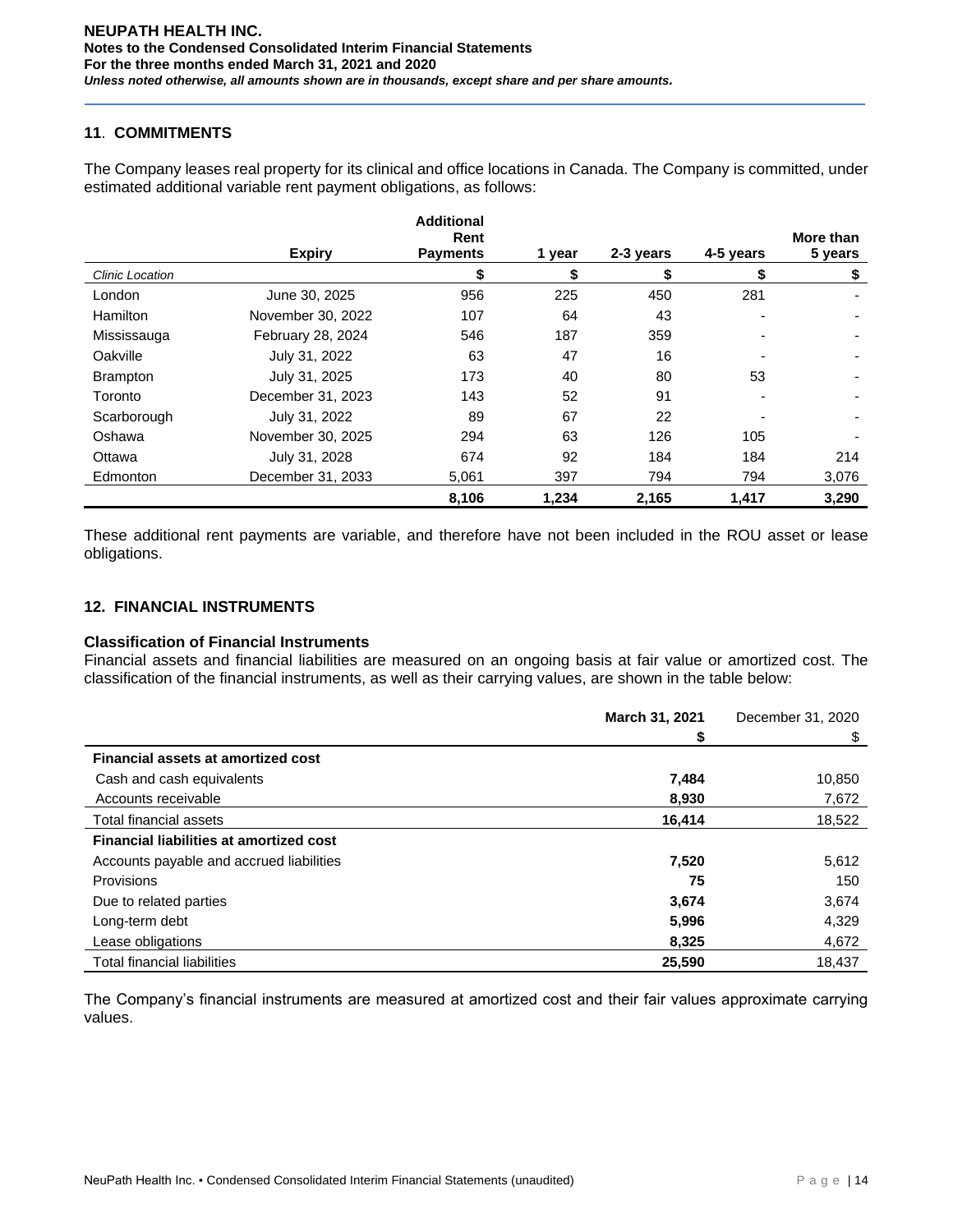## **Financial Instruments**

IFRS 13, *Fair Value Measurements* requires disclosure of a three-level hierarchy that reflects the significance of the inputs used in making fair value measurements. All assets and liabilities for which fair value is measured or disclosed in the financial statements are categorized within the fair value hierarchy, described as follows, based on the lowest level input that is significant to the fair value measurement as a whole:

- Level 1 Unadjusted quoted prices at the measurement date for identical assets or liabilities in active markets.
- Level 2 Observable inputs other than quoted prices in Level 1, such as quoted prices for similar assets and liabilities in active markets; quoted prices for identical or similar assets and liabilities in markets that are not active; or other inputs that are observable or can be corroborated by observable market data.
- Level 3 Significant unobservable inputs that are supported by little or no market activity.

The Company reviews the fair value hierarchy classification on a quarterly basis. Changes to the ability to observe valuation inputs may result in a reclassification of levels for certain securities within the fair value hierarchy. The Company did not have any transfer of assets or liabilities between Level 1, Level 2 and Level 3 of the fair value hierarchy during the three months ended March 31, 2021 and 2020.

## **Credit Risk**

The Company, in the normal course of business, is exposed to credit risk from its customers. Credit risk is the risk of an unexpected loss if a counterparty to a financial instrument fails to meet its contractual obligations. The Company is exposed to credit risk on its cash and cash equivalents and accounts receivable. The Company's objective with regards to credit risk in its operating activities is to reduce its exposure to losses. As the Company does not utilize credit derivatives or similar instruments, the maximum exposure to credit risk is the full amount of the carrying value of its cash and cash equivalents and accounts receivable.

The Company's accounts receivable relates to medical services revenue earned from its customers. Credit risk is low as the Company's major customers are government organizations. Non-government customers include private health plans and employers, and do not significantly impact the Company's credit risk.

The Company's cash and cash equivalents is held with multiple financial institutions in various bank accounts. These financial institutions include three major banks in Canada, which the Company believes lessens the degree of credit risk. Cash and cash equivalents include cash on hand and current balances with banks and similar institutions, including money market mutual funds, which are readily convertible into known amounts of cash and have an insignificant risk of changes in value.

As a result of COVID-19, the Company has not noted a significant change in the credit risk of its financial instruments.

### **Risk Factors**

The following is a discussion of liquidity risk and interest rate risk and related mitigation strategies that have been identified. This is not an exhaustive list of all risks nor will the mitigation strategies eliminate all risks listed.

### **Liquidity Risk**

Liquidity risk is the risk that the Company will encounter difficulties in meeting its financial liability obligations as they become due. The Company's objective is to provide for expected cash requirements and accommodate for changes in liquidity needs. The Company manages this risk by managing its capital structure through continuous monitoring of its actual and projected cash flows.

As a result of COVID-19, the Company has reviewed the working capital requirements needed for medical supplies and the additional safety protocols that were implemented to comply with guidelines from the Ontario Government (See Note 2, *Going Concern Assumption*).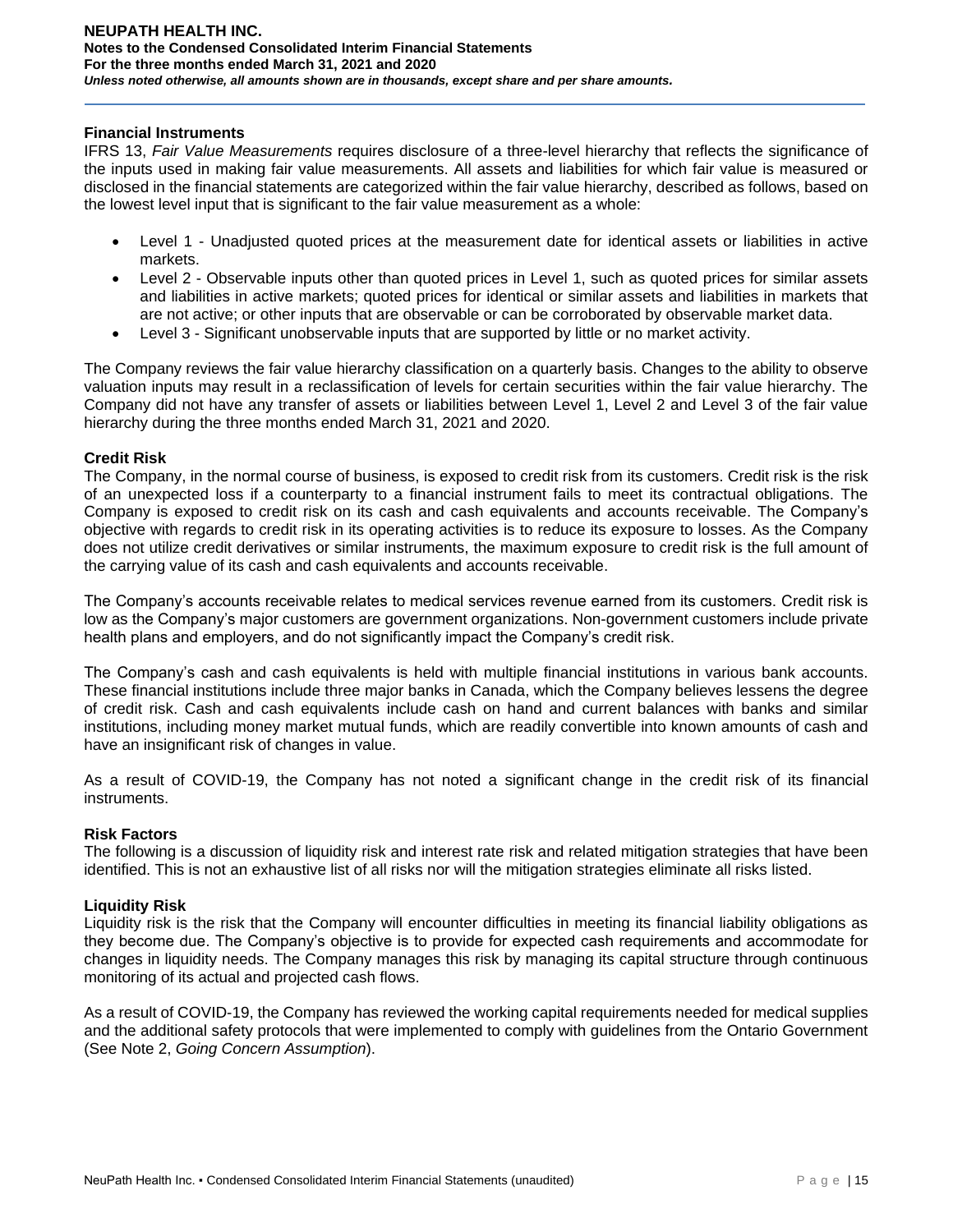|                                          |              | <b>Current</b>             | <b>Non-current</b> |                     |           |
|------------------------------------------|--------------|----------------------------|--------------------|---------------------|-----------|
|                                          | <b>Total</b> | Within 12<br><b>Months</b> | 1 to $2$<br>Years  | $3$ to $5$<br>Years | > 5 years |
| Accounts payable and accrued liabilities | 7,520        | 7,520                      |                    |                     |           |
| Provisions                               | 75           | 75                         |                    | -                   |           |
| Due to related parties                   | 3,674        | -                          | 3,674              | ۰                   |           |
| Long-term debt                           | 5,996        | 4,686                      | 1,310              | -                   |           |
| Lease obligations                        | 8,325        | 1,354                      | 2,469              | 1,469               | 3,033     |
|                                          | 25,590       | 13,635                     | 7,453              | 1,469               | 3,033     |

As at March 31, 2021, the Company's financial liabilities had contractual maturities as summarized below:

The Company believes that its current working capital will be sufficient to satisfy its current debt obligations; however, the Company's ability to satisfy its non-current debt obligations will depend principally upon its future operating performance. The Company's inability to generate sufficient cash flow to satisfy its debt service obligations or to refinance its obligations on commercially reasonable terms could materially adversely impact the Company's business, financial condition or operating results.

## **Interest Rate Risk**

Financial instruments that potentially subject the Company to cash flow interest rate risk are those assets and liabilities with a variable interest rate. Only two of the Company's loan facilities included in long-term debt have a variable interest rate. Accordingly, with respect to the carrying and fair values of interest-bearing liabilities, an assumed 25-basis point increase or decrease in interest rates would not have a significant impact on net loss and comprehensive loss.

Financial assets and financial liabilities that bear interest at fixed rates are subject to fair value interest rate risk. The Company's lease obligations and long-term debt are at fixed rates of interest. Those that are non-interest bearing are carried at amortized cost and calculated using discount rates appropriate to the related debt.

The Company's policy is to minimize interest rate cash flow risk exposures on its long-term financing.

# **13. RELATED PARTY TRANSACTIONS**

The Company's related parties include certain investors and shareholders, subsidiaries and key management personnel.

### **Loans from Related Parties**

The following related party balances were outstanding as at:

|                                       | <b>March 31, 2021</b><br>December 31, 2020 |       |
|---------------------------------------|--------------------------------------------|-------|
|                                       |                                            |       |
| Due to Bloom Burton & Co. Inc.        | 3,631                                      | 3,631 |
| Due to Bloom Burton Development Corp. | 43                                         | 43    |
|                                       | 3.674                                      | 3.674 |

The amount due to Bloom Burton & Co. Inc. ("BBCI"), a shareholder of the Company, is non-interest bearing, unsecured and due on demand. BBCI has agreed not to call the loan prior to December 31, 2022.

The amount due to Bloom Burton Development Corp. ("BBDC"), a shareholder of the Company, is non-interest bearing, unsecured and due on demand. BBDC has agreed not to call the loan prior to December 31, 2022.